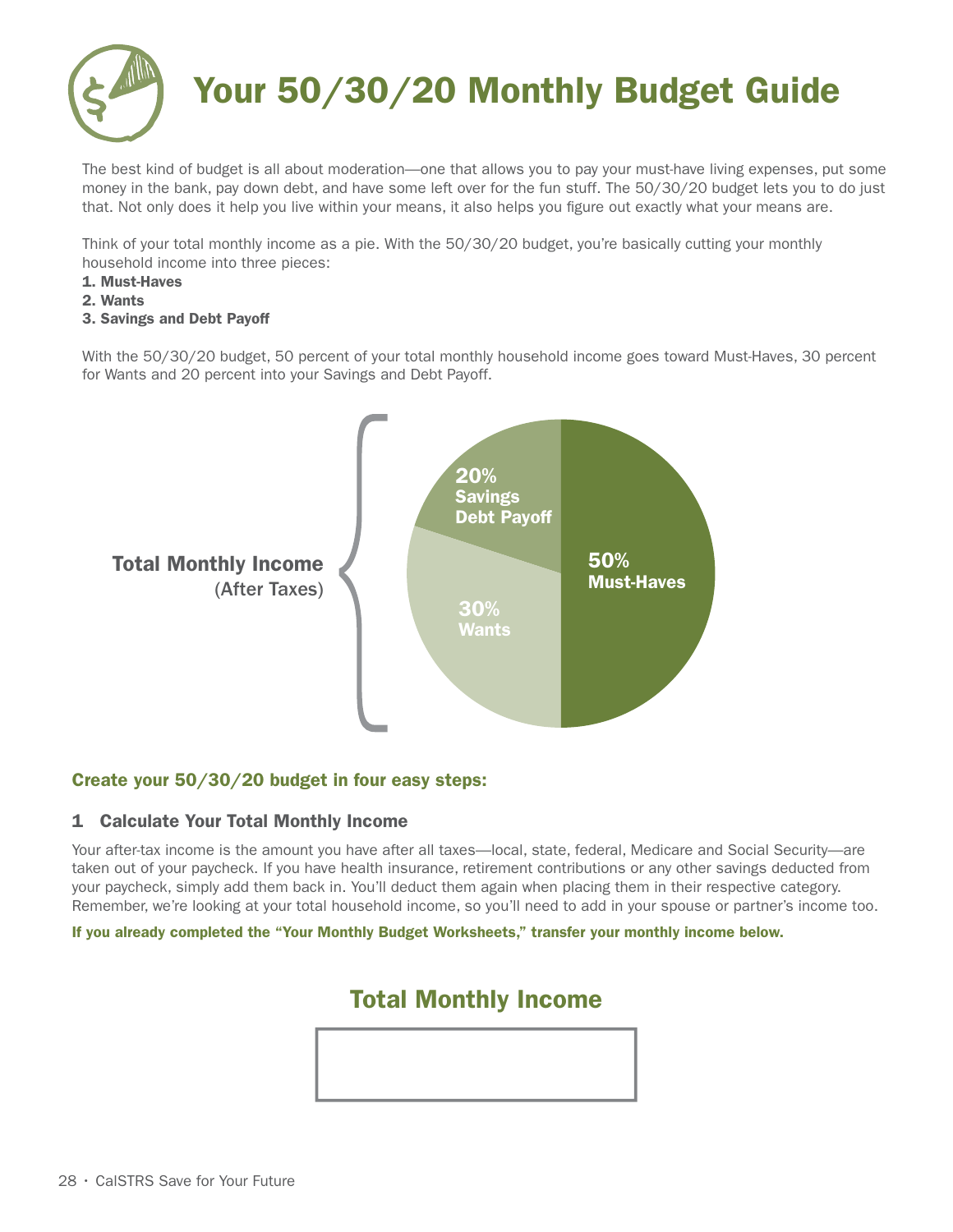### 2 Calculate Your Must-Haves

A Must-Have is any payment that would severely affect your quality of life if you didn't make it. Review your budget and note how much you spend on Must-Haves, such as groceries, housing, utilities, insurance, prescription medicine and minimum credit card payments. The amount you spend on your Must-Haves should be no more than 50 percent of your total monthly income.

If you already completed the "Your Monthly Budget Worksheets," list below the items you marked as Must-Haves.

| <b>Must-Haves</b>                                          | <b>Monthly Amount</b> |        |
|------------------------------------------------------------|-----------------------|--------|
|                                                            | \$                    |        |
|                                                            | \$                    |        |
|                                                            | \$                    |        |
|                                                            | \$                    |        |
|                                                            | \$                    |        |
|                                                            | \$                    |        |
|                                                            | \$                    |        |
|                                                            | \$                    |        |
|                                                            | \$                    |        |
|                                                            | \$                    |        |
|                                                            | \$                    |        |
|                                                            | \$                    |        |
|                                                            | \$                    |        |
|                                                            | \$                    |        |
|                                                            | \$                    |        |
|                                                            | \$                    |        |
|                                                            | \$                    | e<br>C |
|                                                            | \$                    |        |
|                                                            | \$                    |        |
| <b>My Total Must-Haves</b>                                 | $\frac{1}{2}$         |        |
| My Recommended Must-Haves<br>(50% of Total Monthly Income) | \$                    |        |

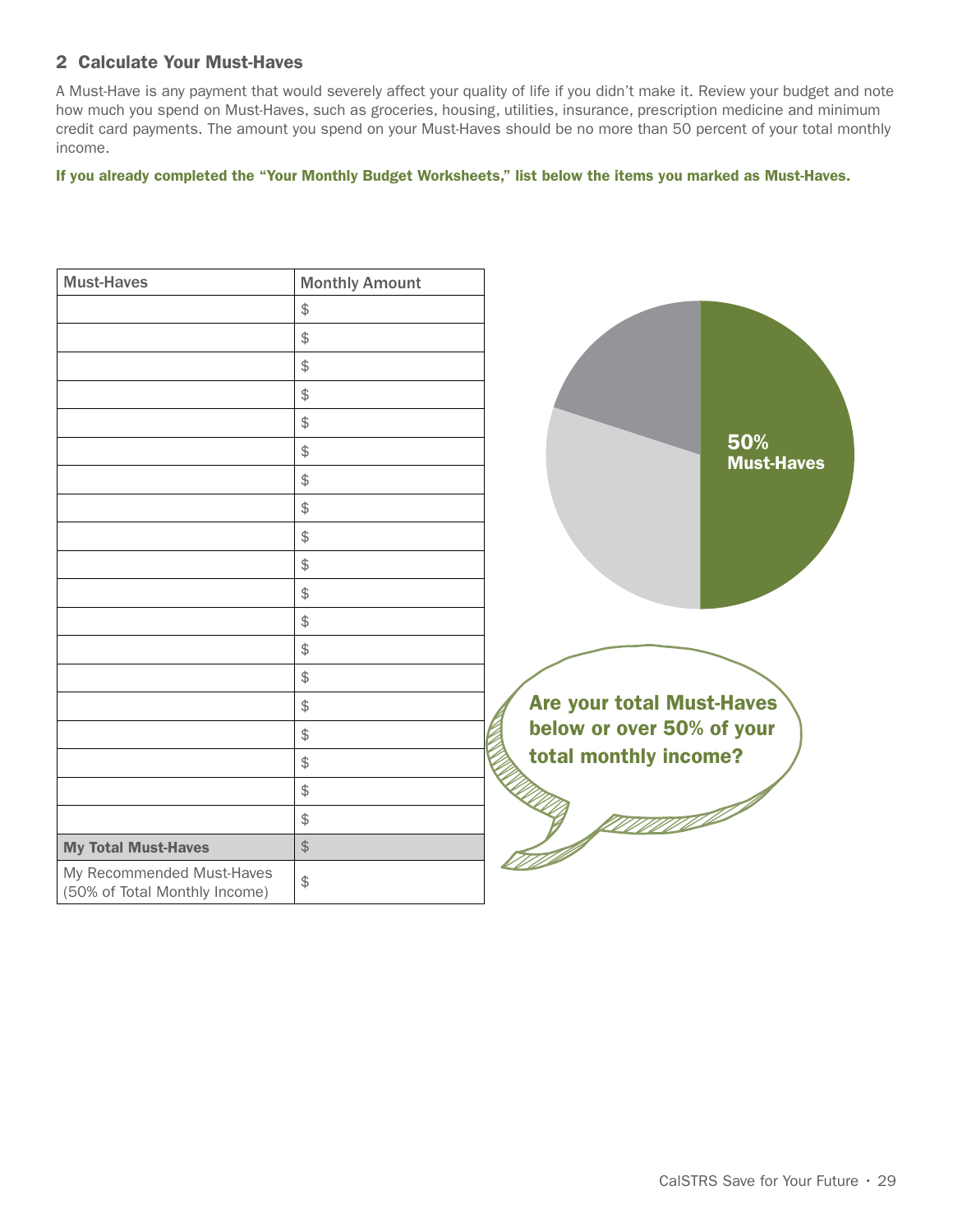#### 3 Calculate Your Wants

No more than 30 percent of your total monthly income should go to Lifestyle Choices—personal, often fun choices about how you spend your discretionary income. Your Wants may include cable, Internet and phone plans, charitable giving, entertainment, gym, hobbies, pets, personal care, restaurants, bars and shopping.

If you already completed the "Your Monthly Budget Worksheets," list below the items you marked as Wants.

| Wants                                                      | <b>Monthly Amount</b>                     |                             |
|------------------------------------------------------------|-------------------------------------------|-----------------------------|
|                                                            | $\frac{1}{2}$                             |                             |
|                                                            | $\frac{1}{2}$                             |                             |
|                                                            | $\updownarrow$                            |                             |
|                                                            | $\frac{1}{2}$                             |                             |
|                                                            | $\updownarrow$                            |                             |
|                                                            | $\, \, \raisebox{12pt}{$\scriptstyle \$}$ |                             |
|                                                            | $\, \, \raisebox{12pt}{$\scriptstyle \$}$ | 30%                         |
|                                                            | $\, \, \raisebox{12pt}{$\scriptstyle \$}$ | <b>Wants</b>                |
|                                                            | $\frac{1}{2}$                             |                             |
|                                                            | $\, \, \raisebox{12pt}{$\scriptstyle \$}$ |                             |
|                                                            | $\, \, \raisebox{12pt}{$\scriptstyle \$}$ |                             |
|                                                            | $\, \, \raisebox{12pt}{$\scriptstyle \$}$ |                             |
|                                                            | $\frac{1}{2}$                             |                             |
|                                                            | $\updownarrow$                            |                             |
|                                                            | $\frac{1}{2}$                             |                             |
|                                                            | $\frac{1}{2}$                             | <b>Are your total Wants</b> |
|                                                            | $\, \, \raisebox{12pt}{$\scriptstyle \$}$ | below or over 30% of your   |
|                                                            | $\, \, \raisebox{12pt}{$\scriptstyle \$}$ | total monthly income?       |
|                                                            | $\, \, \raisebox{12pt}{$\scriptstyle \$}$ |                             |
| <b>My Total Wants</b>                                      | $\, \, \raisebox{-1.5pt}{\Large$\circ$}$  |                             |
| My Recommended Must-Haves<br>(30% of Total Monthly Income) | $\frac{1}{2}$                             |                             |